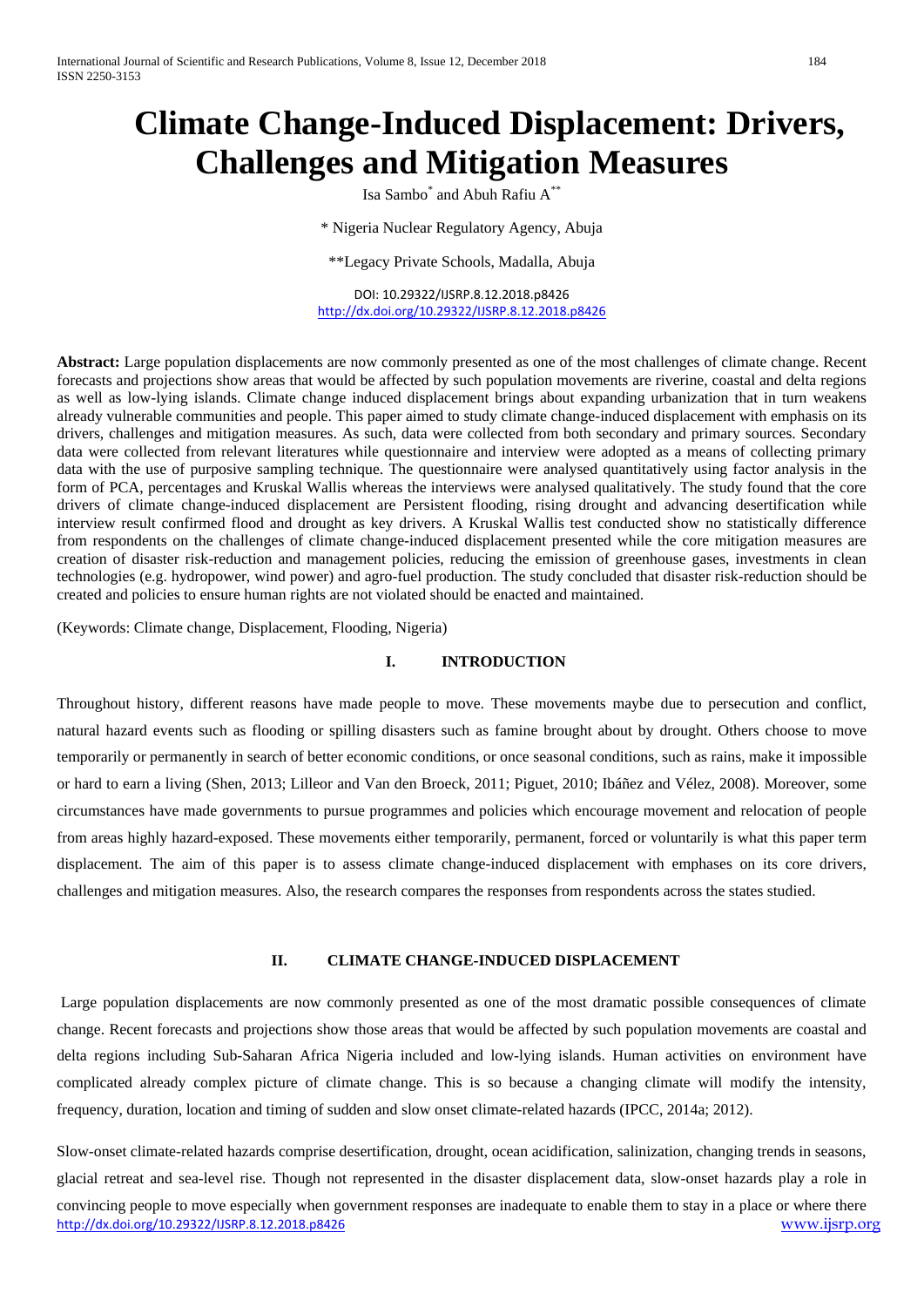#### International Journal of Scientific and Research Publications, Volume 8, Issue 12, December 2018 185 ISSN 2250-3153

are few choices left for survival (Adamo, 2003). Therefore, these types of hazards, that often have long warning times, can make people to migrate either permanently or temporarily, when livelihoods can no longer be supported or areas become uninhabitable as a result of drier and warmer seasons or the physical loss of ecosystem resources and land (Bremner and Hunter, 2014). Glantz (1999) posited that Slow-onset climate-related hazards usually have high impacts and last longer i.e. over months and years.

Similarly, Adamo (2009) posited that on a yearly basis, sudden-onset climate-related hazards contribute to large numbers of displaced persons through moving out of harm's way as well as evacuation. This is so because these types of hazards displaced over 24 million people in 2016 and over 10 million people in this current year 2018 (over flooding alone). In general they have displaced 32 times more people than any other geophysical hazards like earthquakes, and three times as many as those fleeing conflict (IDMC, 2017). Sudden-onset hazards comprise flooding, storms (e.g. typhoons), and extreme temperatures. However, the focus for this paper is on flooding partly because it is the most prevalent hazard in Nigeria (especially during the rainy season) and because of all of the ten largest disasters displacement events in recent times; were related to floods and storms. Also, between 2008 and 2017, sudden-onset events were responsible for about 99% of displacement internally: about 21 million people annually (ibid). This year data is yet to be compiled because the hazards are still ongoing.

Moreover, the roles of sudden-onset hazards in displacement have brought about warnings that climate change will cause mass population movements. Stern (2006) maintained that by 2050, 200 million people will be displace as a result of climate change. Similarly, the non-governmental organisation (NGO) Christian Aid has estimated that a billion people may be displaced by 2050 because of environmental reasons, although not climate change alone (Christian Aid, 2007). Others scholars estimated the number of 'climate migrants' to be between 25 million to 30 million a year (Myers, 1997; El Hinnawi, 1985). In recent time, report by the Environmental Justice Foundation (EJF, 2017) suggested that sea-level rise will lead to the displacement of hundreds of millions of people by 2100.

Climate change impacts are being felt already through increasing heavy rainfall and drought and it contribute to flooding, unusual high temperatures and sea-level rise (Blunden and Arndt, 2017). These changes in climate are impacting the ecosystems which are relied on for economies and livelihoods. Also, cultures and societies depend on it for food, water, waste removal and energy etc. (Cozzetto et al., 2013).

According to Steiner (2017), there is need for a protection agenda for people displaced by the impacts of climate change and disasters. He posited further that their numbers will increase, because since 1970, the risks of disaster displacement have doubled and numerous legal gaps need to be filled. Although a number of international initiatives have talked on these issues of climate change and displacement ; such as the World Humanitarian Summit, the Sustainable Development Goals, the New York Declaration for Refugees and Migrants, the Sendai Framework for Disaster Risk Reduction and in particular, the Nansen Initiative on Disaster-Induced Cross-Border Displacement and its replacement, the Platform on Disaster Displacement; more is required, with regard to both the capability to foresee displacement, and to decide what kind of 'protection' is called for, by whom, and where, thus the need for empirical research because most literature have been on forecast and estimation.

Additionally, most forecasts and estimations assume a deterministic approach based on the number of people living in areas that will be affected by flooding or sea-level rise, and conclude that about 150–200 million people could be displaced by 2050 because of climate change (Byravan and Rajan, 2006; Myers, 2002; Brown, 2008). However, such forecasts have caused widespread disagreement among the scholars, and have been repeatedly criticized for being too environmentally deterministic and not adequately grounded in empirical evidence (Black, 2001; Castles, 2002). Thus one of the gaps the research intends to fill.

<http://dx.doi.org/10.29322/IJSRP.8.12.2018.p8426> [www.ijsrp.org](http://ijsrp.org/) The drivers of displacement today are intense and multifaceted, this is so because climate change can both contribute to conflicts that cause displacement, and can worsen existing displacement situations (IDMC, 2016). Thus, the drivers of climate change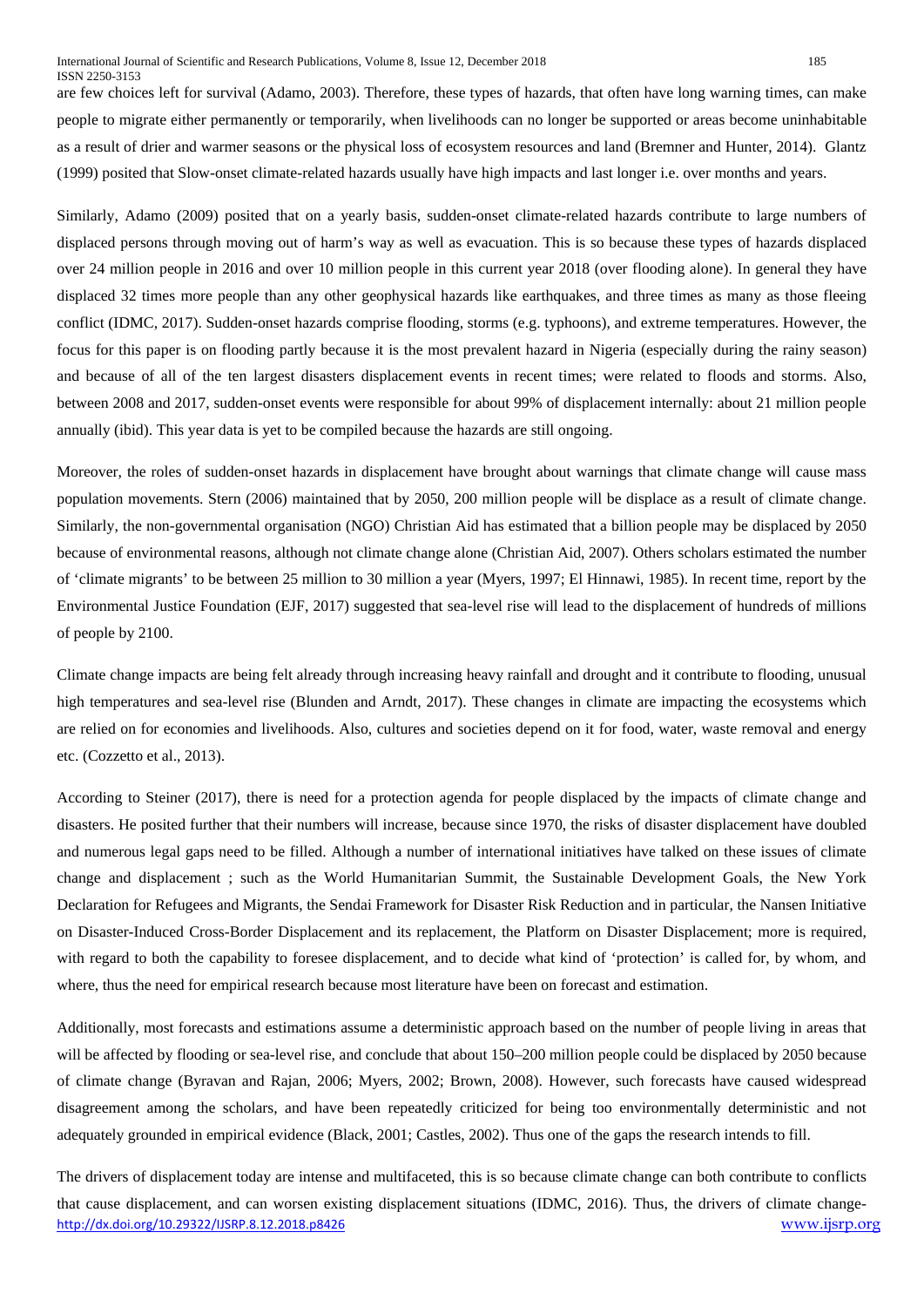induced displacement include: persistent flooding, rising drought, advancing desertification, rising temperature, increasing deforestation, dehydration, spread of infectious diseases, malnutrition, damage to public health infrastructure, long-term effects of recurrent flooding, development in hazard-exposed locations, a decrease in essential resources (i.e. water; food production), armed conflict and violence among others.

Climate change brings about extreme weather events which in turn contribute to the destruction of people's natural life support base that has been already dwindled by over utilization of natural resources. These extreme weather events consist of higher drought, temperatures, and rising sea levels which contaminate groundwater as well as soil with salt, flood in coastal areas. Climate change induced displacement brings about expanding urbanization that in turn weakens already vulnerable communities and people. Other challenges include: competition over scarce resources, water insufficiency, food and energy insecurity, loss of livelihoods (Naser M. M. and Afro, 2009; UNHCR, 2017). Overall, the risk of climate-related displacement is predominantly high in countries that do not have the resources or capability to prepare for climate change (i.e. low adaptive capability and low resilience) such as developing countries, Nigeria inclusive. Furthermore, the most vulnerable people are the underprivileged, who live in the risk areas and cannot protect themselves. These people contribute the least to global greenhouse gas emissions yet, are the most severely affected by the penalties of climate change (UNHCR, 2017).

From the foregoing, the impacts of climate change-induced displacement are enormous. Hence, the need to have proper and well maintained mitigations measures in place. For this study, the mitigation measures consider are investments in clean technologies (e.g. hydropower, wind power), agro-fuel production, forest conservation projects, the re-establishment of marshlands, disaster risk-reduction and management policies as well as reducing the emission of Greenhouse gases.

#### **III. MATERIALS AND METHODS**

This study is limited to four (Kwara, Niger, Benue and Kogi) of the six states in the middle belt of Nigeria majorly hit by flooding year in year out. Similarly, three local governments severely affected from Niger (Mokwa, Lavun, Agaie and Lapai), Benue (Makurdi, Buruku, Tarka and Agatu), kogi (Kogi/Kotonkarfi, Ofu, Idah and Ibaji) were selected. For Kwara, only two local governments badly affected were selected; there are Moro and Ilorin West. Secondly, these states were selected because they lie along the two major rivers (Niger and Benue) in Nigeria. Release from dams (i.e. Kainji, Jebba, and Shiroro all in Nigeria and Lagdo Dam in neighbouring Cameroun) during the heavy raining season cause the rivers to over flow their banks which in turn flood the communities of these states and hence, result to peoples' displacement.

Both secondary and primary data were used in this study. The secondary data sources used are UNHCR reports, reports and documents published by government and non-governmental organizations as well as individuals. The sampling technique employed is purposive because of the sensitivity of the issues examined and also because respondents' consistency and capability is required. Moreover, Purposive sampling technique can be more accurate than randomization with regards to time, effort and cost needed in finding respondents (Seidler, 1974; Snedecor, 1939); thus, one of the reasons for its selection. Furthermore, according to Benard (2002), purposive sampling is effective when dealing with studies that require the use of both qualitative and quantitative techniques. Hence, information was gotten from informed citizens from the regions such as teachers, civil servants, literate farmers, traditional rulers etc.

<http://dx.doi.org/10.29322/IJSRP.8.12.2018.p8426> [www.ijsrp.org](http://ijsrp.org/) The primary data used were the questionnaire and interview to illicit information on the drivers, challenges and mitigation measures for flood-induced displacement. The questionnaire designed was in four parts (section  $A - D$ ; A deals with knowledge of climate change-induced displacement in general, B deals with its drivers, C deals with challenges while D deals with mitigation measures). A total of 190 questionnaires were received from 300 distributed (42 from Kwara, 50 from Kogi, 48 from Benue and 50 from Niger). A response rate of 63.3% and according to Dillman (2000) and Takim et al. (2004), response rates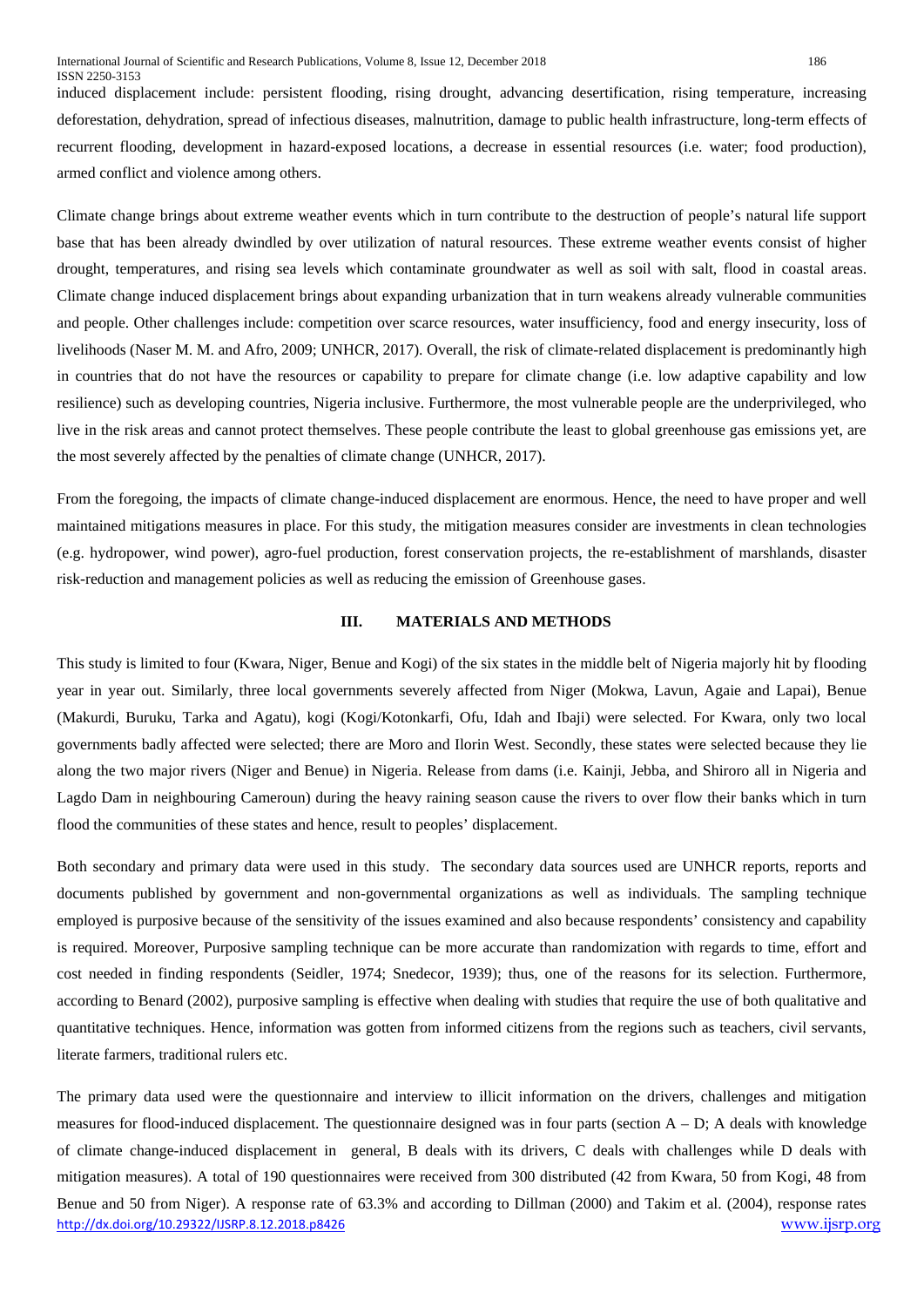from questionnaire survey can be 20% to 30% at minimum; therefore having 63.3% (190 respondents) response rate for this study is above the expected response rate. Oral interview were also conducted with the aim to illicit informed and detail information from those respondents who could not read or write. These sets of people include heads of household, rural women, farmers, fishermen etc.

# **IV. RESULTS AND DISCUSSIONS**

Prior to analysis, the responses from the questionnaires were subjected to reliability and validity test. According to Forza (2002), these tests are necessary to assess the quality of a research instrument. The results from reliability test using Cronbach's alpha is 0.848. This shows that the constructs of the questionnaire have internal consistencies because according to Swafford et al., (2006a) a Cronbach's alpha of 0.70 or higher is usually used to establish reliability of a construct. Validity of the research is enhanced because most of the items for the questionnaire were obtained from the background of the study and also, completed questionnaires were inspected for completeness and uniformity before data analysis. As a result, the instrument can be said to be of good construct validity (O'Leary-Kelly and Vokurka, 1998).

To determine the core drivers of climate-induced displacement, a factor analysis in the form of principal components analysis (PCA) was computed with the help of SPSS 20 version. However, prior to computing PCA, the appropriateness of data for factor analysis was evaluated using Kaiser-Meyer-Olkin and Bartlett's Test of Sphericity. In addition, the correlation matrix which was examined revealed the presence of many coefficients of .3 and above. The Kaiser-Meyer-Olkin value was .796, exceeding the recommended value of .60 (Kaiser 1970, 1974) while Bartlett's Test of Sphericity was statistically significant i.e.  $p = .000$ (significant value should be .05 or smaller) (Bartlett, 1954); hence supporting the factorability of the correlation matrix.

| Component/Drivers              | <b>Initial Eigenvalues</b> |          |            | <b>Extraction Sums of Squared Loadings</b> | Total    |            |       |
|--------------------------------|----------------------------|----------|------------|--------------------------------------------|----------|------------|-------|
|                                | Total                      | $%$ of   | Cumulative | Total                                      | $%$ of   | Cumulative |       |
|                                |                            | Variance | $\%$       |                                            | Variance | $\%$       |       |
| Persistent flooding            | 3.398                      | 33.977   | 33.977     | 3.398                                      | 33.977   | 33.977     | 2.619 |
| Rising drought                 | 1.234                      | 12.344   | 46.320     | 1.234                                      | 12.344   | 46.320     | 1.964 |
| Advancing desertification      | 1.139                      | 11.389   | 57.709     | 1.139                                      | 11.389   | 57.709     | 2.212 |
| Rising temperature             | .841                       | 8.406    | 66.115     |                                            |          |            |       |
| Increasing deforestation       | .812                       | 8.122    | 74.237     |                                            |          |            |       |
| Increasing dehydration         | .605                       | 6.054    | 80.291     |                                            |          |            |       |
| Long-term effects of recurrent | .571                       | 5.715    | 86.006     |                                            |          |            |       |
| flooding                       |                            |          |            |                                            |          |            |       |
| A decrease in essential        | .529                       | 5.287    | 91.293     |                                            |          |            |       |
| resources                      |                            |          |            |                                            |          |            |       |
| Development in hazard-         | .459                       | 4.590    | 95.883     |                                            |          |            |       |
| exposed locations              |                            |          |            |                                            |          |            |       |
| Increase malnutrition          | .412                       | 4.117    | 100.000    |                                            |          |            |       |

| Table 1: PCA of Drivers of Climate-induced displacement |  |  |
|---------------------------------------------------------|--|--|
|---------------------------------------------------------|--|--|

Source: Authors' field survey, 2018.

Of the ten drivers assessed, only three drivers with eigenvalues exceeding 1 (Table 1), explaining 33.977%, 12.344% and 11.389% of the variance respectively were retained as core drivers for climate-induced displacement. Thus, from Table 1, the core drivers are Persistent flooding, rising drought and advancing desertification. This result is in agreement with literature because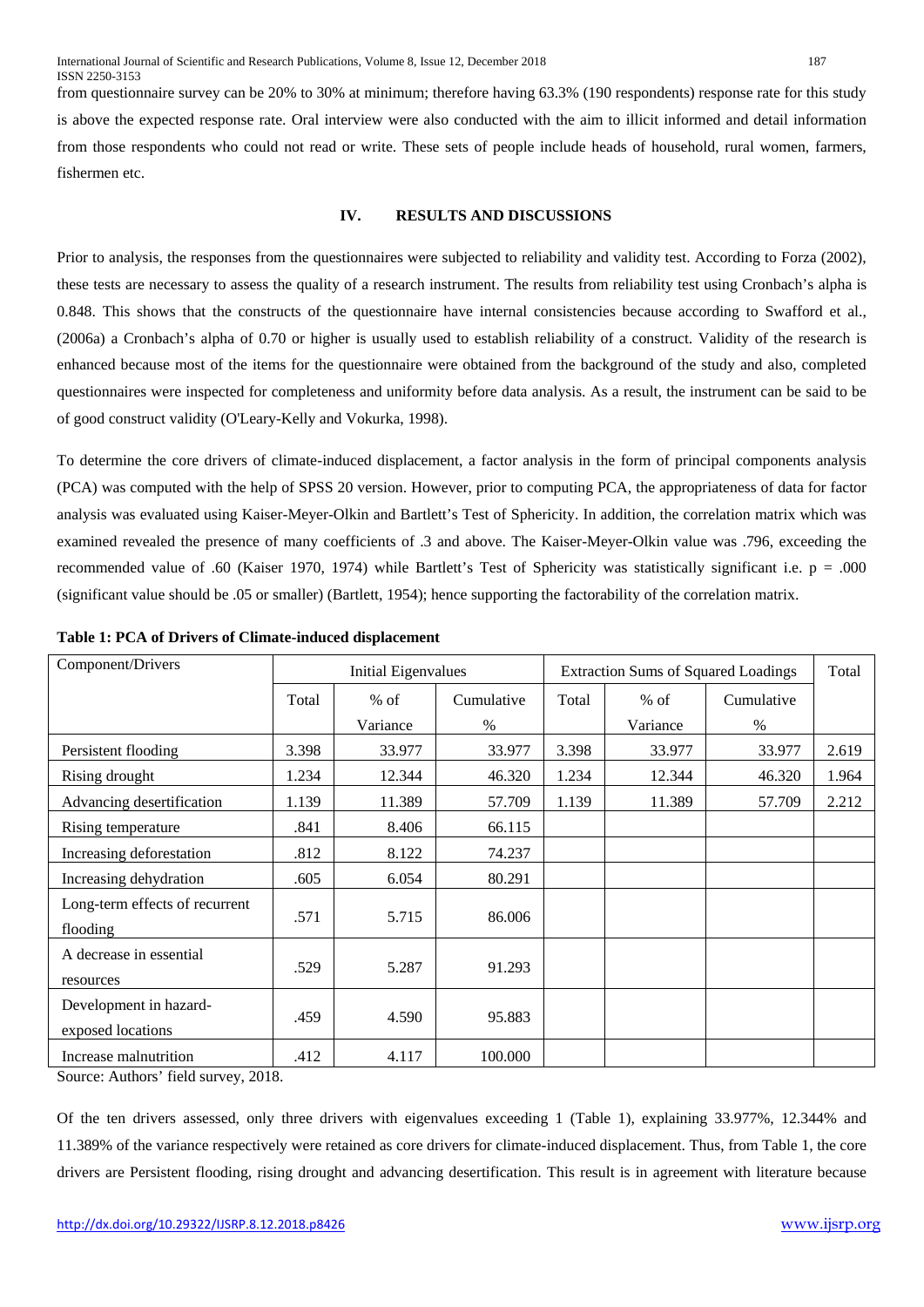flooding is the most hazards ravaging the country from north to south. Similarly, Director General (DG) of National Emergency Management Agency (NEMA) in 2018 posited that:

'Floods and drought had become basis of major worry for government all over the world. He stated further that in 2012 flooding across the country, 7 million people were affected. 2.3 million were displaced; 597,476 houses were destroyed and over 363 people lost their lives. He gave the total estimated loss and damage as 2.6 trillion naira. For this year, the NEMA DG warned that the flood might grow higher than what was experienced in 2012 due to the fact that in 2012, the flood level rose to 12.84 metres on  $29<sup>th</sup>$  September, and as at September 21, 2018 the level of flood had reached 11.21metres' (Vangrdng, 2018).

Estimates for affected people and loss of livelihoods are yet to be out; reason been that rain is still falling. In an interview in Kwara, a respondent posited when asked the main driver of displacement that:

'Flood has been seriously ravaging this community since my birth and the effect have increase in recent years. The flood have affected out farmlands, businesses, infrastructures and general livelihood. The worst part is that government efforts are yielding little or no results'. (Interview transcript)

In another interview with community leader in Kogi state; when asked the major driver of climate change-induced displacement he stated that:

'During raining season and between July and September, our communities been an area located along river Niger and Benue (confluence state) is flooded with water year in year out partly due to rainfall and partly due to release from dams (Kainji and shiroro and Jebba) in Nigeria and Lagdo in Cameroun'. These make the two major rivers to over flow their banks into the communities. Hence, the main driver is persistence flooding (Interview transcript)

Furthermore, in Benue state, when asked the major effect of climate change a respondent posit that

Flooding is major effect of climate change that causes people to move. He stated further that the flooding is majorly due to over flow river Benue bank due to release from Ladgo dam in neighbouring Cameroun. Similarly, due to drought and desertification in far north of the country, herdsmen move in their numbers towards the middle birth especially our state for pasture. This cause clashes among the herders and farmers as well as other members of the community (Interview transcript).

In Niger state, the respondents maintained that flooding is the major effects of climate change as one respondent posit:

As a result of the three major dams (Kainji, Shiroro and Jebba) in Nigeria been located in this state, the state is worst hit anytime there are releases of water from the dams. This is couple with heavy rainfall witness between July and September. People and livestock dies, goods perish and inhabitants are made to cope with their losses because of little or no relief fund (Interview transcript).

On the challenges, Table 2 presents the result. 50.5% of the respondents across the states studied strongly agree to the challenges presented, 42.0% agree, 5.7% were undecided, 1.1% disagree while 0.7% strongly disagree. This shows that the challenges posed by climate change-induced displacement are the same across the states considered.

| $\sim$<br>`h o                                            | $\sim$ $\sim$ $\sim$ $\sim$<br>str<br>∩no | $\sim$<br>hsaoree | . Indecided | $q_{\alpha}$ | $+ 100 - 100$<br>$\alpha$ rroc<br>ມພ |
|-----------------------------------------------------------|-------------------------------------------|-------------------|-------------|--------------|--------------------------------------|
| $\sim$ $\sim$<br>$\alpha$ r $\alpha$<br><b>HOOC</b><br>70 |                                           |                   |             | 88           | Ω<br>∼                               |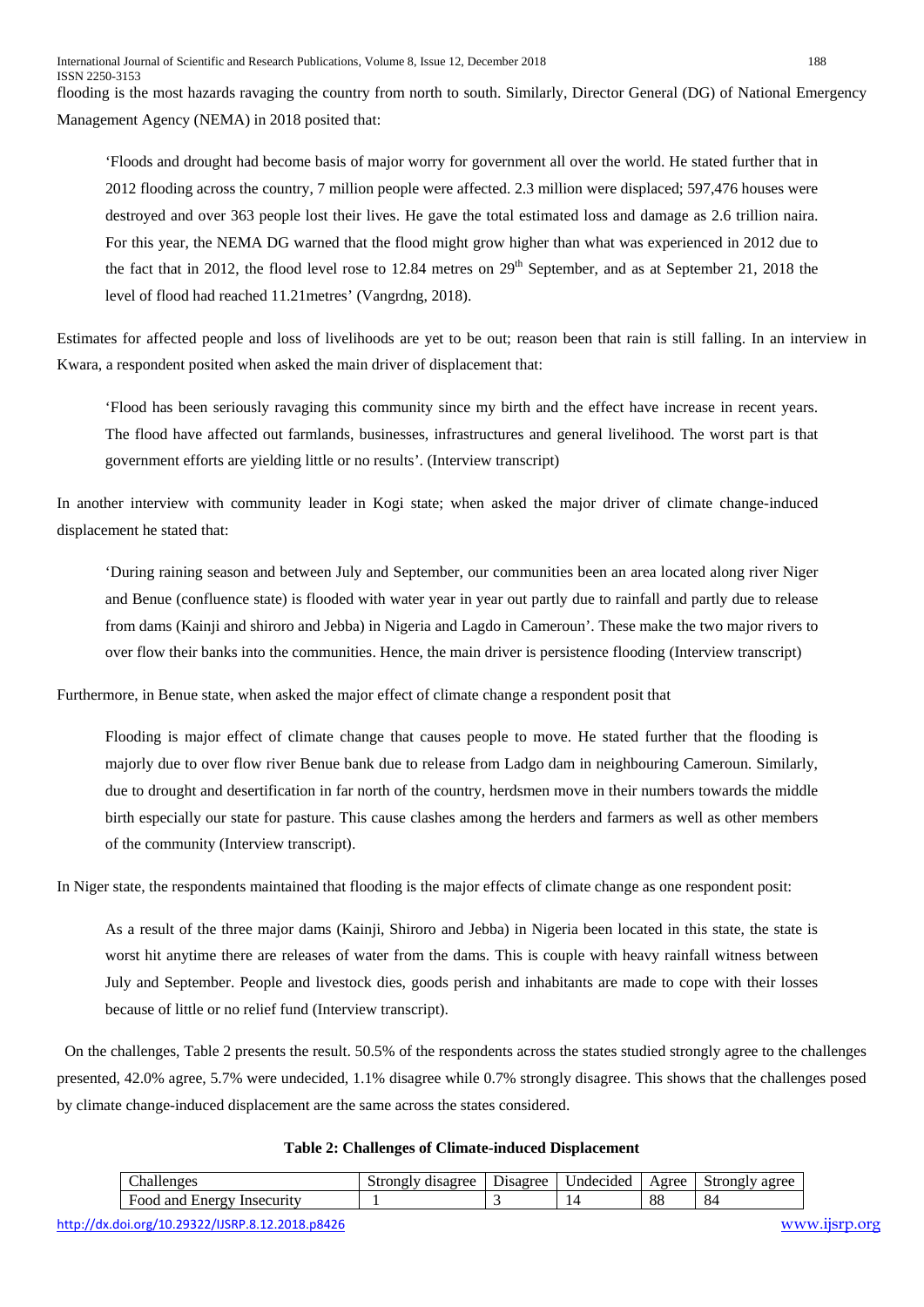| Loss of Livelihoods                      | 3              | $\overline{c}$ | 8   | 68   | 109  |
|------------------------------------------|----------------|----------------|-----|------|------|
| <b>Competition over Scarce Resources</b> |                | 2              | 9   | 85   | 93   |
| Water Insufficiency                      |                | 2              | 14  | 80   | 93   |
| Increase Violent                         |                | $\mathfrak{D}$ | 6   | 78   | 103  |
| Destruction of the environment           | $\theta$       |                | 12  | 76   | 101  |
| Increasing urbanization                  |                | 3              | 10  | 75   | 101  |
| Spread of infectious diseases            | $\mathfrak{D}$ |                | 14  | 89   | 84   |
| Total                                    | 10             | 16             | 87  | 639  | 768  |
| Percentages                              | 0.7            | 1.1            | 5.7 | 42.0 | 50.5 |

Source: Authors' field survey, 2018.

However, to confirm this assertion, a Kruskal Wallis test was conducted to check if the responses across the studied areas were statistically different, Table 3. The result revealed no statistically different in the challenges faced by respondents across the four states studied. This is so because according to Pallant (2010), if the significant level is less than .05 (e.g. .04, .01, .001 etc.); one can conclude that there is a statistically significant difference among the groups examined. In Table 3, however, significant level are well above .05, hence, it can be concluded that the challenges faced as a result of climate change-induced displacement are the same across the studied states.

**Table 3: Kruskal Wallis Test on Challenges posed by Climate change-induced Displacement**

|                        | Food and<br>Energy | ivelihoods<br>ЪÓ<br>Loss<br>⊣ | Competition<br>over Scarce<br>Resources | Insufficienc<br>Water<br>$\rightarrow$ | Increase<br>Violent | environment<br>Destruction<br>of the | urbanization<br>Increasing | Spread of<br>infectious<br>diseases |
|------------------------|--------------------|-------------------------------|-----------------------------------------|----------------------------------------|---------------------|--------------------------------------|----------------------------|-------------------------------------|
| Chi-<br>Square         | 7.743              | 1.544                         | 2.195                                   | .850                                   | 2.641               | 7.981                                | 4.122                      | 6.998                               |
| $\mathrm{d}\mathrm{f}$ | $\overline{4}$     | $\overline{4}$                | 4                                       | $\overline{4}$                         | $\overline{4}$      | $\overline{4}$                       | $\overline{4}$             | 4                                   |
| Asymp.<br>Sig.         | .101               | .819                          | .700                                    | .932                                   | .620                | .092                                 | .390                       | .136                                |

Source: Authors' field survey, 2018.

Furthermore, and in line with the above result, Dr Hansen of the NASA Goddard Institute for Space Studies said:

'If the causes of climate change is not controlled,… there will be devastating effects, including increased frequency of floods and droughts, increasingly rapid sea level rise, and increased pressure on plants and wildlife because of changes in the environment (Earth Climate Approaches Dangerous Tipping Point, 2007)'

Similarly, in an interview with a respondent in Niger:

'The effect of climate change especially flood when it occur takes away everything. Our houses, properties, ancestral land are washed away and when we move, it is not easy on us or the people we meet there'.

To determine the core mitigation measures of climate-induced displacement, a factor analysis in the form of principal components analysis (PCA) was also computed with the help of SPSS 20 version. The data met the requirement for PCA because the correlation matrix which was examined revealed the presence of many coefficients of .3 and above and the Kaiser-Meyer-Olkin value was .702, exceeding the recommended value of .60 (Kaiser 1970, 1974) while Bartlett's Test of Sphericity was statistically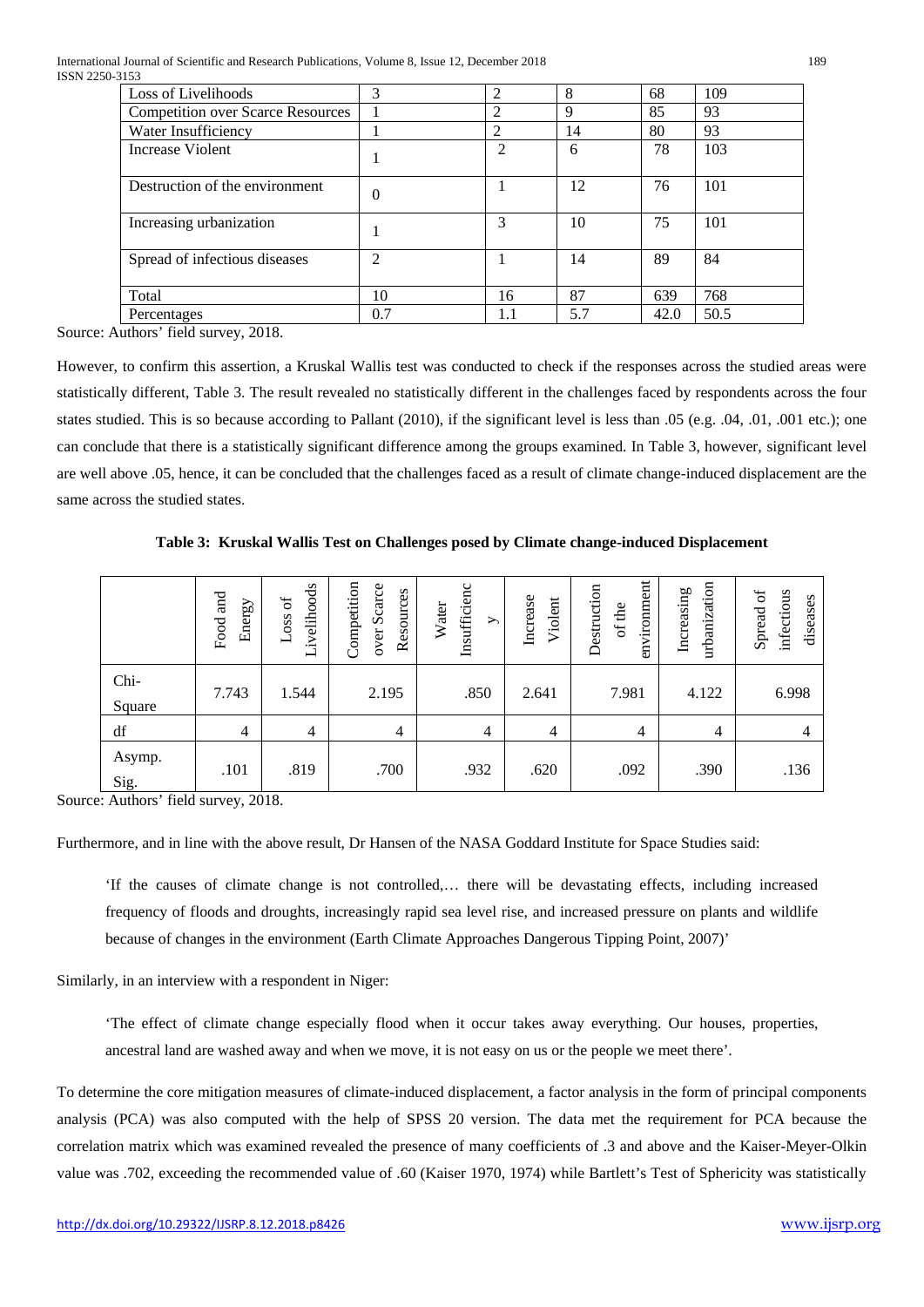significant i.e.  $p = .000$  (significant value should be .05 or smaller) (Bartlett, 1954); hence supporting the factorability of the

| correlation matrix. |
|---------------------|
|---------------------|

| Component/Mitigation measures                                                            | <b>Initial Eigenvalues</b> |          |            | <b>Extraction Sums of Squared</b> | Total    |            |       |
|------------------------------------------------------------------------------------------|----------------------------|----------|------------|-----------------------------------|----------|------------|-------|
|                                                                                          | Total                      | $%$ of   | Cumulative | Total                             | $%$ of   | Cumulative |       |
|                                                                                          |                            | Variance | $\%$       |                                   | Variance | $\%$       |       |
| Risk-<br>Creation<br>of<br><b>Disaster</b><br>Reduction<br>Management<br>and<br>Policies | 1.475                      | 21.071   | 21.071     | 1.475                             | 21.071   | 21.071     | 1.285 |
| Emission<br>$\sigma$ f<br>Reducing<br>the<br><b>Greenhouse Gases</b>                     | 1.068                      | 15.255   | 36.326     | 1.068                             | 15.255   | 36.326     | 1.173 |
| Investments in Clean Technologies<br>(e.g. Hydropower, Wind Power)                       | 1.039                      | 14.837   | 51.163     | 1.039                             | 14.837   | 51.163     | 1.134 |
| <b>Agro-Fuel Production</b>                                                              | 1.000                      | 14.291   | 65.454     | 1.000                             | 14.291   | 65.454     | 1.096 |
| <b>Establishment</b><br>of<br>Forest<br><b>Conservation Projects</b>                     | .908                       | 12.975   | 78.429     |                                   |          |            |       |
| Re-Establishment of Marshlands                                                           | .833                       | 11.894   | 90.323     |                                   |          |            |       |
| Building setbacks                                                                        | .677                       | 9.677    | 100.000    |                                   |          |            |       |

**Table 4: PCA of Mitigation Measures for Climate-induced displacement**

Source: Authors' field survey, 2018.

Of the seven mitigation measures assessed, only four with eigenvalues exceeding 1 (Table 4), explaining 21.071%, 15.255%, 14.837% and 14.291% of the variance respectively were retained as core mitigations for climate change-induced displacement. Therefore, from Table 4, the core mitigation measures are creation of disaster risk-reduction and management policies, reducing the emission of greenhouse gases, investments in clean technologies (e.g. hydropower, wind power) and agro-fuel production.

Mitigations against the effect of climate change are necessary As Kyung-wha Kang (2008), one time UN Deputy High Commissioner for Human Rights stated:

…ultimately climate change affect the very right to life of various individuals…[countries] have an obligation to prevent and address some of the direst consequences that climate change may reap on human rights.

Similarly, a respondent in one of the interviews in Niger state maintained that:

Government and well-meaning Nigerians needs to come to our aid. According to him, the impact of climate change-induced displacement is enormous and sometimes people affected never regain from their losses in a whole lifetime.

# **V. CONCLUSION**

The subject of climate change today is an essential part of the present global discus. Climate change have been affecting the environment for a very long time now and in recent time, the impact cannot be over looked especially as regards to displacement. Although, the causes of displacement prompted by climate change, such as flooding, drought, rising temperature desertification identified as the core drivers of displacement in this paper are not new; their extent and occurrence are likely to increase. The worrisome scenario of this climate change-induced displacement as revealed in the areas studied is that the underprivileged who cannot protect themselves are the most severely affected. These people lose their homes, sources of livelihood to the effects of this climate change. Eventhough, they contribute the least to global greenhouse gas emissions (UNHCR, 2017). To reduce the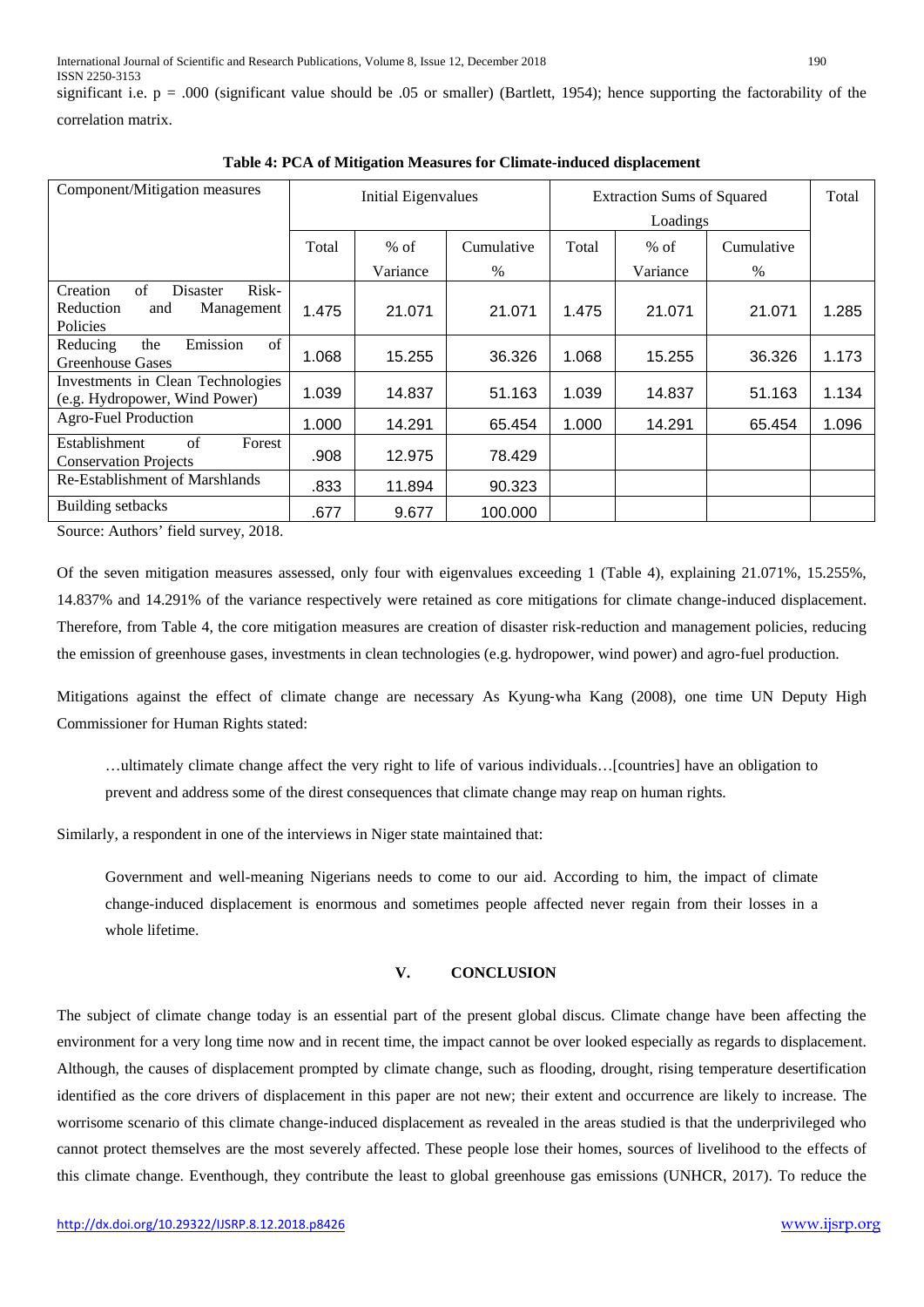impact, the study revealed that disaster risk-reduction should be created and policies in line with international standards should be

formulated so as to help affected people and regions.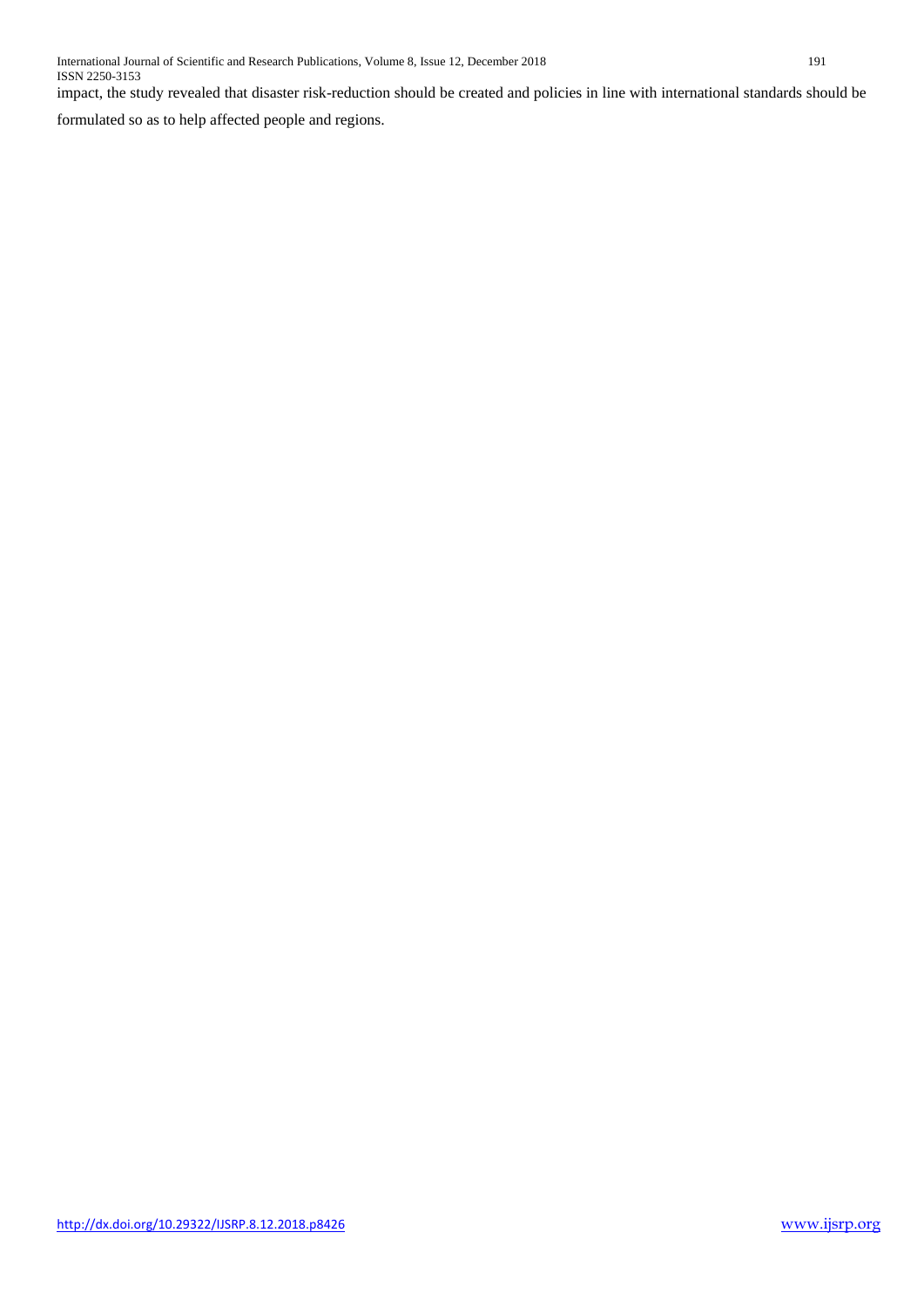### **REFERENCES**

- 1. S. Adamo, ''Vulnerable People in Fragile Lands: Migration and Desertification in the Drylands of Argentina''. The Case of the Department of Jáchal. PhD dissertation. 2003 Austin, TX: University of Texas at Austin.
- 2. S. Adamo, ''Environmentally Induced Population Displacements'', IHDP Update 1:2009.
- 3. H.R. Bernard, Research Methods in Anthropology: Qualitative and quantitative methods. 3rd edition. AltaMira Press ,Walnut Creek, California 2002.
- 4. R. Black, ''Environmental refugees: myth or reality?'' New Issues in Refugee Research, Working Paper No. 34. Geneva, Switzerland: UNHCR, 2001.
- 5. J. Blunden and D. Arndt, ''State of the Climate in 2016''. Special Supplement to Bulletin of the American Meteorological Society 98(8), 2017
- 6. J. Bremner and L. Hunter, ''Migration and the Environment'', Population Bulletin of the Population Reference Bureau 69(1), June, 2014.
- 7. O. Brown, ''Migration and climate change''. IOM Migration Research Series, No. 31. Geneva, Switzerland: International Organization for Migration, 2008.
- 8. S. Byravan and S. C. Rajan, ''providing new homes for climate change exiles''. Clim. Policy 6, 247–252, 2006 (doi:10.3763/cpol.2006.0615)
- 9. S. Castles, ''Environmental change and forced migration: making sense of the debate''. New Issues in Refugee Research, Working Paper No. 70. Geneva, Switzerland: UNHCR, 2002.
- 10. Christian Aid, ''Human Tide: The Real Migration Crisis''. London: Christian Aid, 2007. Available at: https://www.christianaid.org.uk/sites/default/files/2017-08/human-tide-the-real-migration-crisis-may-2007.pdf. Accessed 12th September, 2018
- 11. K. Cozzetto; K. Chief; K. Dittmer; M. Brubaker; R. Gough; K. Souza; F Ettawageshik; S. Wotkyns; S. Opitz-Stapleton; S. Duren and P. Chavan, ''Climate Change Impacts on the Water Resources of American Indians and Alaska Natives in the US''. Climatic Change 120: 569–584, 2013.
- 12. Earth Climate Approaches Dangerous Tipping Point, ''Environmental News Service'', 2007. Available at: http://www.ens‐newswire.com/ens/jun2007/2007‐06‐01‐01.asp. Accessed 14th September, 2018
- 13. Environmental Justice Foundation, ''Beyond Borders: Our Changing Climate Its Role in Conflict and Displacement''. London: EJF, 2017. Available at: https://ejfoundation.org//resources/downloads/BeyondBorders-2.pdf. Accessed 12th, September, 2018.
- 14. E. El Hinnawi, ''Environmental Refugees''. Nairobi: UN Environment Programme, 1985
- 15. C. Forza, ''Survey research in operations management: a process-based perspective''. International Journal of Operations & Production Management, 22(2), 152-194, 2002.
- 16. M. Glantz, ''Creeping Environmental Problems and Sustainable Development in the Aral Sea Basin''. Cambridge: Cambridge University Press, 1999
- 17. A. Ibáñez and C. Vélez, ''Civil Conflict and Forced Migration: The Micro Determinants and Welfare Losses of Displacement in Colombia'', World Development 36(4): 659–676, 2008.
- 18. IDMC, ''Internal Displacement by Country Database''. Geneva: IDMC, 2017. Available at: http://www.internal-displacement.org/database. Accessed 17th September, 2018
- 19. IPCC, ''Managing the Risks of Extreme Events and Disasters to Advance Climate Change Adaptation''. Special Report of the Intergovernmental Panel on Climate Change. Cambridge: Cambridge University Press, 2012
- 20. IPCC, ''Summary for Policymakers'', in C. Field, V. Barros et al. (eds), Climate Change 2014: Impacts, Adaptation, and Vulnerability. Part A: Global and Sectoral Aspects. Contribution of Working Group II to the Fifth Assessment Report of the Intergovernmental Panel on Climate Change. Cambridge: Cambridge University Press, 2014a.
- 21. H. B. Lilleor,and K. Van den Broeck, ''Economic Drivers of Migration and Climate Change in LDCs'', Global Environmental Change 21 (1): 70-81, 2011.
- 22. N. Myers, ''Environmental Refugees'', Population and the Environment 19: 1997, pp. 167–182.
- 23. N. Myers, ''Environmental refugees: a growing phenomenon of the 21st century''. Phil. Trans. R. Soc. Lond. B 357, 2002, pp. 609–613. (doi:10.1098/rstb.2001.0953)
- 24. M. M. Naser and T. Afro, ''Human Rights Implications of Climate Change Induced Displacement''. Bond Law Review. 21(3), 2009
- 25. S. W. O'Leary-Kelly, and R. J. Vokurka, ''The empirical assessment of construct validity'', Journal of Operations Management, 16(4), 1998, pp. 387- 405
- 26. E. Piguet, ''Linking Climate Change, Environmental Degradation, and Migration: A Methodological Overview'', Climate Change Wiley Interdisciplinary Reviews 1(4), 2010, pp. 517–524
- 27. J. Seidler, ''On using informants: a technique for collecting quantitative data and controlling measurement error in organization analysis''. American Sociological Review 39, 1974, pp. 816-831.
- 28. J. Shen, ''Increasing Internal Migration in China from 1985 to 2005: Institutional Versus Economic Drivers'', Habitat International 39, 2013, pp. 1–7.
- 29. G.W. Snedecor, ''Design of sampling experiments in the social sciences''. Journal of Farm Economics 21, 1939, pp. 846-855
- 30. N. Stern, ''The Stern Review on the Economics of Climate Change''. London: HM Stationery Office, 2006.
- 31. P. M. Swafford, S. Ghosh and N. Murthy, ''The antecedents of supply chain agility of a firm: Scale development and model testing''. Journal of Operations Management, 24(2), 2006a, pp. 170-188